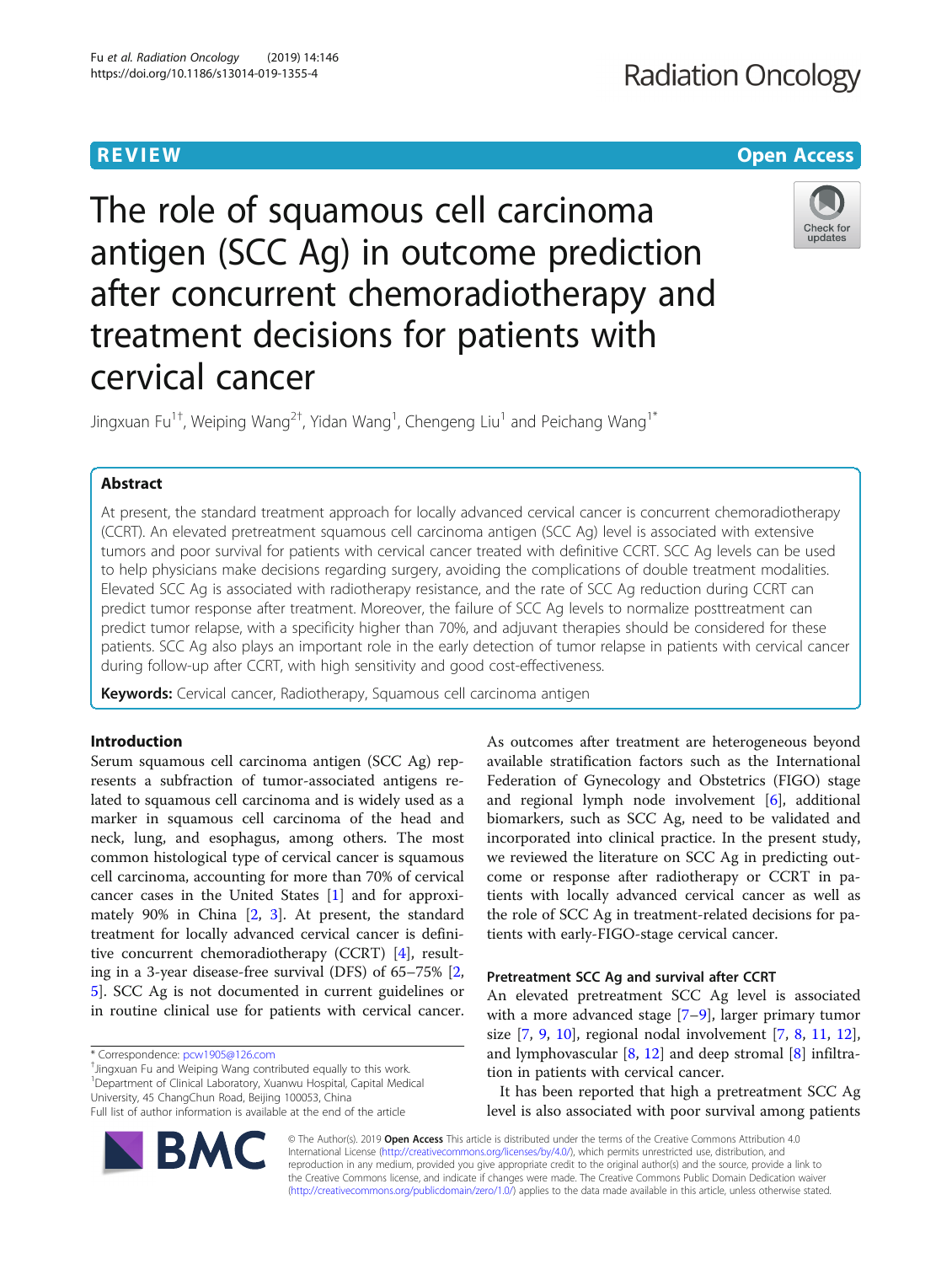treated with CCRT [\[7](#page-4-0), [13](#page-4-0)–[16\]](#page-4-0). Choi et al. reviewed 304 patients with cervical squamous cell carcinoma treated with CCRT and found that the recurrence-free survival rates of those with pretreatment SCC Ag levels  $\langle 4 \rangle$  ng/ ml and ≥ 4 ng/ml were 80.2 and 56.6% (p < 0.001), respectively. Patients with elevated SCC Ag levels also suffered poor overall survival (OS) and high rates of local, regional and distant metastases [[7\]](#page-4-0). Huang et al. found that an elevated pretreatment SCC Ag level was related to para-aortic lymph node relapse after CCRT [[13\]](#page-4-0). Pretreatment SCC Ag levels have also been used for the risk stratification of patients with cervical cancer [\[14,](#page-4-0) [17](#page-4-0)]. Hong et al. reported an SCC Ag level > 2 ng/ml to be an independent risk factor for distant failure. The 5-year distant relapse-free survival rates for patients with SCC Ag levels < 2 ng/ml, stage IB-IIB disease, and negative lymph nodes and those with SCC Ag levels > 2 ng/ml, stage III, and positive lymph nodes were 83 and 43%, respectively [[17\]](#page-4-0). In the study of Kang et al., the pretreatment SCC Ag level was an independent prognostic factor of distant recurrence and was incorporated into the nomogram predicting the probability of distant recurrence within 5 years [[14\]](#page-4-0).

# Pretreatment SCC Ag and treatment decisions

Pretreatment SCC Ag levels or risk stratification based on pretreatment SCC Ag levels might predict treatment failure or survival in patients with cervical cancer [[7,](#page-4-0) [13](#page-4-0)– [16\]](#page-4-0), which can help physicians make clinical decisions. A high pretreatment SCC Ag level is associated with higher local-regional recurrence [[7\]](#page-4-0), distant metastasis [[7,](#page-4-0) [14](#page-4-0)] and para-aortic recurrence [[7,](#page-4-0) [13\]](#page-4-0). For patients with high SCC Ag levels, adjuvant therapies, such as neoadjuvant chemotherapy, consolidation chemotherapy [\[5](#page-4-0), [18](#page-4-0)], high-dose brachytherapy, and extended-field irradiation [[19\]](#page-4-0), can be considered.

For patients with early-stage cervical cancer (FIGO stages IB1-IIA), radical hysterectomy (combined with adjuvant radiotherapy or CCRT when indicated) and definitive CCRT are equally effective treatment modalities. To avoid double-modality treatment, surgery should only be offered to patients with a low likelihood of undergoing adjuvant CCRT or radiotherapy. Pretreatment SCC Ag was associated with postoperative indications for adjuvant radiotherapy in patients with cervical cancer [\[8](#page-4-0), [12](#page-4-0), [20\]](#page-4-0). Reesink-Peters et al. reported that in those with early-stage cervical cancer and elevated pretreatment SCC Ag levels  $(>1.9 \text{ ng/ml})$ , 57% of patients at FIGO stage IB1 and 74% of patients at FIGO stage IB2/IIA had postoperative indications for adjuvant radiotherapy; in contrast, among those with normal pretreatment SCC Ag levels, 16% of patients at FIGO stage IB1 and 29% of patients at FIGO stage IB2/IIA had indications. Therefore, definitive CCRT rather than surgery are recommended for patients with FIGO stages IB-IIA and pretreatment SCC Ag levels  $> 1.9$  ng/ml [[20\]](#page-4-0). In the study by Xu et al., a pretreatment SCC Ag level  $\geq 2.35$ ng/ml was related to postoperative indications for radiotherapy, including lymph node metastasis, deep stromal infiltration, and primary tumor size  $\geq 4$  cm [\[8](#page-4-0)]. It should be noted that SCC Ag is just one of the judgment tools for assessing treatment policy, and it cannot be used alone. SCC Ag levels should be used in combination with other characteristics, such as tumor size, parametrial involvement, enlarged lymph nodes, and the general condition of the patient.

# SCC Ag during CCRT or radiotherapy

SCC Ag exists as two isoforms: SCC Ag 1 and SCC Ag 2. The expression of SCC Ag 1 is associated with radiation resistance [[15,](#page-4-0) [21](#page-4-0)]. SCC Ag knockout reportedly increased the radiosensitivity of cervical tumor cell lines in vitro [\[15](#page-4-0)]. As a result, the level of SCC Ag or the rate of SCC Ag reduction during CCRT may predict tumor response or survival in patients with cervical cancer who are treated with CCRT [[15](#page-4-0), [22](#page-4-0), [23\]](#page-4-0). Lee JH et al. found that the SCC Ag reduction rate during radiotherapy (before brachytherapy) was independently associated with OS (p = 0.003) in cervical cancer patients. The 5-year OS of patients with SCC Ag reduction rates ≤93.3% and > 93.3% were 74.9 and 95.4%, respectively (p < 0.0001). A scoring system was developed based on an SCC Ag reduction rate ≤ 93.3% (1 point), FIGO stage > II (1 point), and a tumor volume reduction rate  $\leq 87\%$  (1 point). The 5-year OS for patients with scores of 0, 1, 2, and 3 were 98.6, 95.3, 74.2, and 45.0%, respectively (p < 0.0001, [[22\]](#page-4-0)). Furthermore, Markovina et al. found persistently elevated SCC Ag levels during CCRT to be an independent risk factor for tumor recurrence  $(p = 0.0046)$  and death  $(P = 0.015, [15])$  $(P = 0.015, [15])$  $(P = 0.015, [15])$ . In the study by Lee KC et al., a significant correlation between the rate of primary tumor volume reduction and that of SCC Ag reduction during definitive CCRT (correlation coefficient 0.550,  $p < 0.001$ ) was found for patients with cervical cancer. The primary tumor volume reduction rate was associated with progression-free survival [\[23](#page-4-0)].

# Posttreatment SCC Ag

In contrast to surgical outcomes, the regression of tumors after CCRT may require more than 3 months [\[24](#page-4-0)], and it is difficult to identify whether a patient has achieved or will achieve a complete response via gynecologic examination, MRI [\[24](#page-4-0)] or even biopsy. Thus, assessing SCC Ag levels has the potential to help physicians make decisions [\[16,](#page-4-0) [25](#page-4-0)–[27](#page-4-0)]. Kawaguchi et al. reviewed 116 patients with cervical cancer treated with definitive radiotherapy or CCRT. The optimal cutoff point for the posttreatment SCC Ag level (one month after the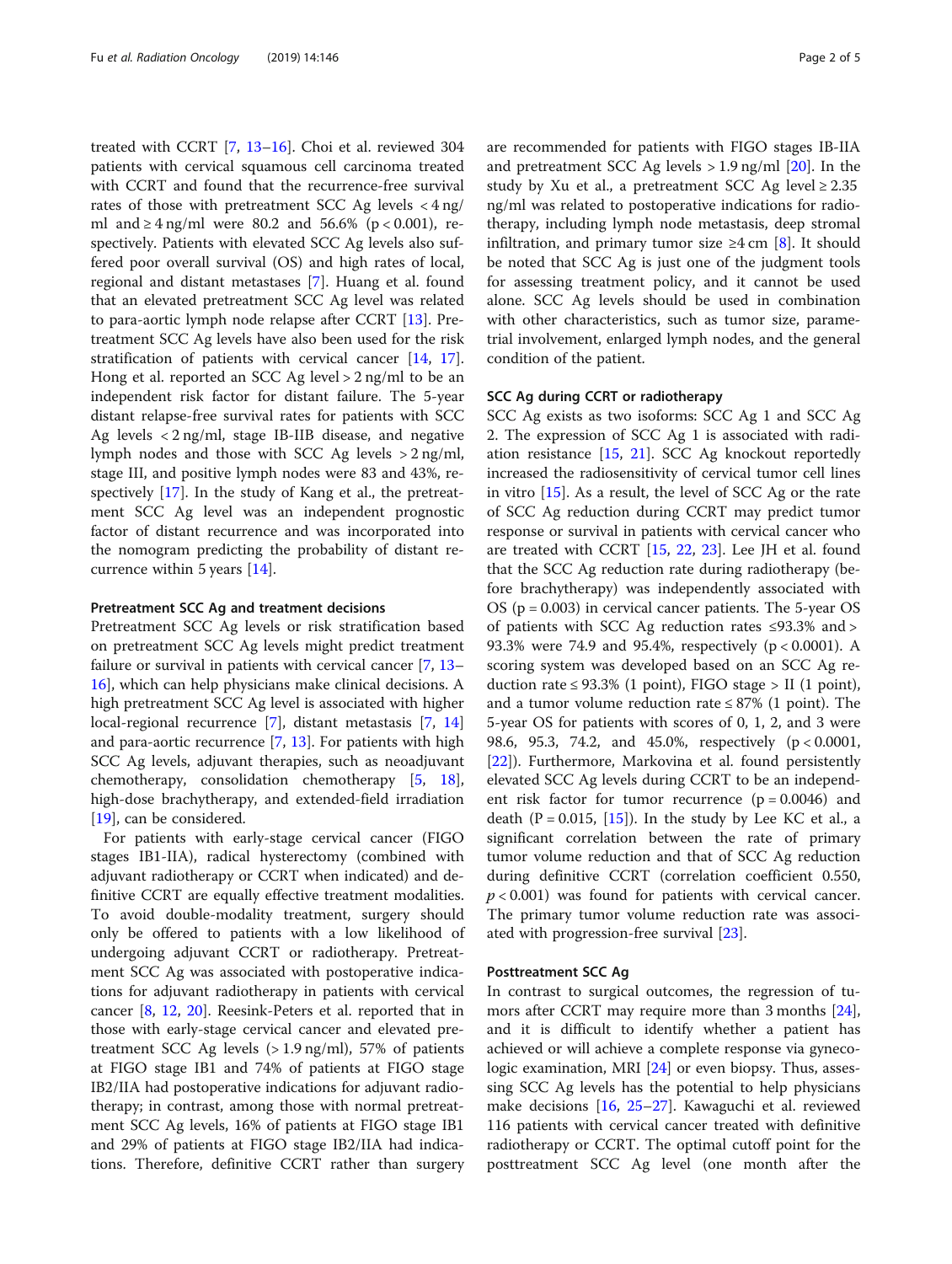<span id="page-2-0"></span>completion of treatment) was 1.15 ng/ml (sensitivity 80.0%, specificity 74.0%). For patients with posttreatment SCC Ag levels < 1.15 ng/ml and  $\geq$  1.15 ng/ml, the 3-year OS rates were 90.7 and  $36.6\%$  (p < 0.001), and the 3-year progression-free survival (PFS) were 74.7 and 19.5% (p < 0.001), respectively [[25\]](#page-4-0). Ryu et al. reviewed 783 patients with cervical squamous cell carcinoma and found that the optimal cutoff point for the posttreatment SCC Ag level in predicting recurrence was 0.9 ng/ml (sensitivity 44.2%, specificity 72.0%). The posttreatment SCC Ag level was also an independent prognostic factor for DFS ( $p = 0.003$ , [[16\]](#page-4-0)). In the study by Olsen et al., failure of posttreatment SCC Ag levels to normalize  $\left($  < 2.2 ng/ml, at the completion of treatment) in patients with cervical cancer treated with CCRT was associated with an incomplete metabolic response on 3-month posttreatment positron emission tomography/computed tomography imaging and a decreased PFS. The 2-year PFS rates were 62 and 0% for patients with normalized posttreatment SCC Ag and elevated posttreatment SCC Ag levels, respectively  $(p = 0.0004, [27])$  $(p = 0.0004, [27])$  $(p = 0.0004, [27])$ . Additionally, a meta-analysis revealed that posttreatment SCC Ag levels can predict

recurrence and survival in patients with cervical cancer treated with radiotherapy, CCRT or surgery [[26](#page-4-0)].

Although the cutoff points varied, including 0.9 ng/ml, 1.15 ng/ml and 2.2 ng/ml, the survival rates of patients with elevated posttreatment SCC Ag levels were poor in the above studies  $[16, 25-27]$  $[16, 25-27]$  $[16, 25-27]$  $[16, 25-27]$  $[16, 25-27]$  $[16, 25-27]$ . The PFS rates of patients with elevated posttreatment SCC Ag levels were less than 20%, and the specificities were higher than 70% [[16](#page-4-0), [25\]](#page-4-0). These results indicate that adjuvant chemotherapy [[5,](#page-4-0) [18\]](#page-4-0), additional brachytherapy, salvage hysterectomy or other currently available adjuvant therapies are reasonable. Despite no definitive evidence that these adjuvant therapies are effective in improving outcomes for cervical cancer patients, they are needed for patients known to have a high risk of tumor recurrence. An ongoing trial, the OUTBACK trial (NCT01414608), is a randomized phase III trial comparing CCRT followed by adjuvant chemotherapy (carboplatin and paclitaxel) and CCRT alone for patients with locally advanced cervical cancer. If the OUTBACK trial demonstrates that adjuvant chemotherapy improves survival, we will have definitive evidence to recommend adjuvant chemotherapy for patients with elevated posttreatment SCC Ag levels.

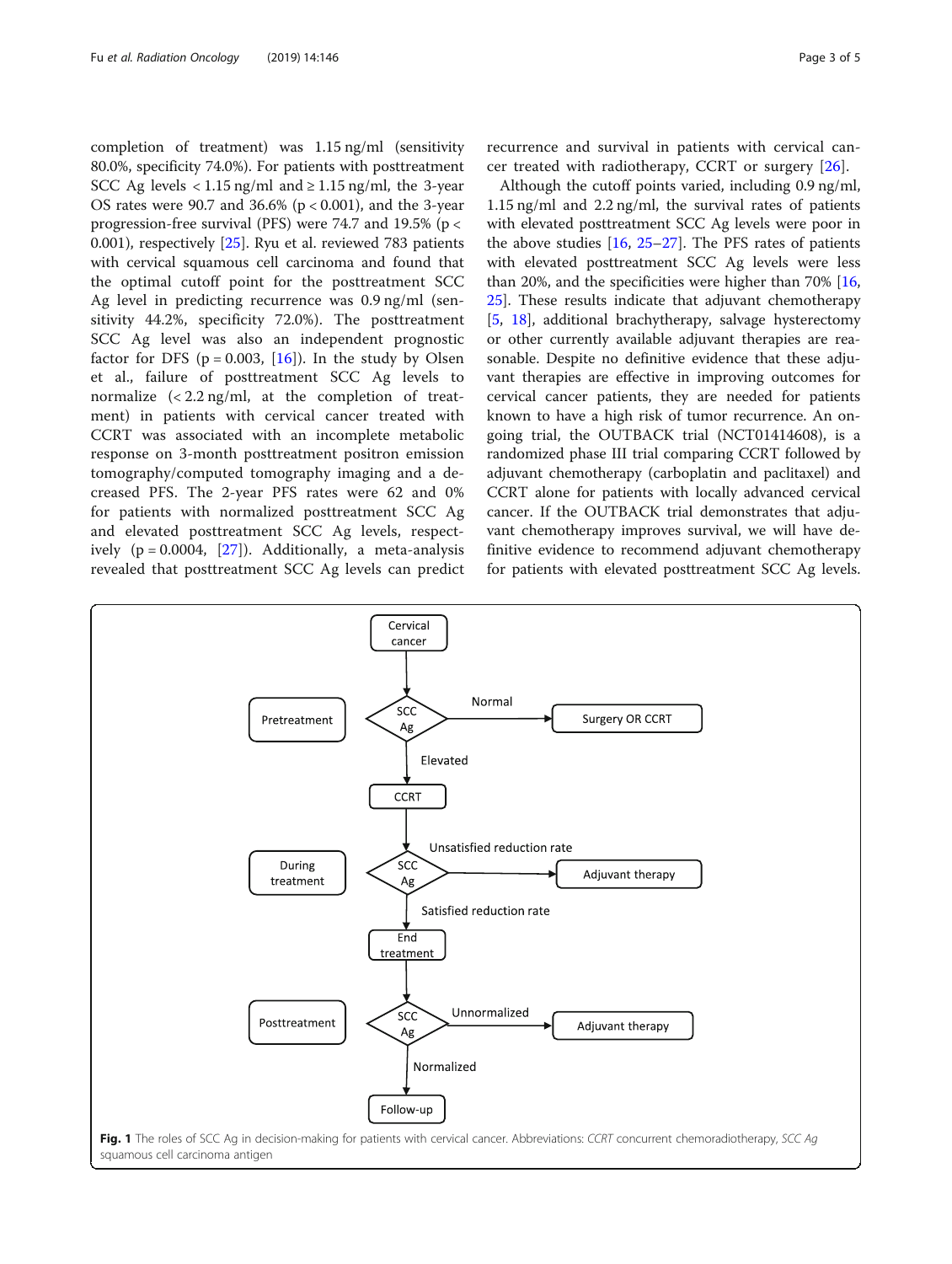If adjuvant therapies are not utilized, extensive follow-up should be considered. Figure [1](#page-2-0) summarized the roles of SCC Ag levels in decision-making before, during and after treatment in patients with cervical cancer.

# SCC Ag for the surveillance of cervical cancer treated with **CCRT**

For patients with cervical cancer treated with definitive CCRT or radiotherapy, the level of SCC Ag normalized in most patients who had a complete response [\[27](#page-4-0)]. However, 20–30% of patients suffered from tumor relapse during follow-up [\[2](#page-4-0), [7,](#page-4-0) [16](#page-4-0), [22,](#page-4-0) [28\]](#page-4-0). Early detection of tumor relapse has a significant impact on prognosis and may improve the survival of patients [[29](#page-4-0)]. Among cervical cancer patients with tumor relapse, 62.3–82.4% had elevated SCC Ag levels before the diagnosis of tumor relapse [[28](#page-4-0), [30](#page-4-0), [31](#page-4-0)].

In the surveillance of cervical cancer, the Society of Gynecologic Oncology (SGO) [[32\]](#page-4-0) and National Comprehensive Cancer Network guidelines [\[4](#page-4-0)] recommend a medical history, a physical examination, cervical/vaginal cytology and imaging as indicated based on symptoms or suspicion for recurrence. However, assessment of SCC Ag is not currently recommended. Oh et al. analyzed 53 patients with locally advanced cervical cancer who were primarily treated with definitive CCRT or radiotherapy and experienced tumor relapse and found that adding SCC Ag assessment to the basic follow-up protocol recommended by the SGO may improve sensitivity for detecting tumor relapse. The sensitivity of the basic protocol and the basic protocol plus the SCC Ag protocol were 49.1 and 88.7%, respectively  $(p < 0.001)$ . Early diagnosis of tumor relapse that can be treated by salvage therapy, which may lead to better survival [\[30](#page-4-0)]. Another study by Oh et al. demonstrated that the optimal cutoff value of the SCC Ag level for detecting tumor relapse was  $2 \text{ ng/ml } [33]$  $2 \text{ ng/ml } [33]$  $2 \text{ ng/ml } [33]$ . Yoon et al. reviewed the records of 116 patients with cervical cancer who were treated with CCRT and found that 18 developed recurrent disease. The change in SCC Ag  $(ASCC Ag)$ , which is defined as the difference between the last elevated value and the value immediately before elevation, might accurately predict tumor relapse. The optimal cutoff value of ΔSCC Ag was 0.95 ng/ml. The true positive and false positive rates were 75 and 11%, respectively [[34](#page-4-0)]. In a study by Forni et al., the sensitivity, positive predictive value and negative predictive value of SCC Ag were 79.1, 89.5 and 90.7%, respectively, during the follow-up of patients with cervical cancer treated with radiotherapy or CCRT; the cutoff value was 1.4 ng/ml. In a study by Hu et al., the sensitivity and positive predictive value of SCC Ag in detecting tumor recurrence of cervical cancer were 72.1 and 96.9%, respectively [\[35\]](#page-4-0). Compared with the complete follow-up protocol, the recurrence miss

rate of the simplified approach (SCC Ag plus gynecologic examination) was 2.2%. The cost-effectiveness profile of the simplified approach was better than that of the standard approach [[31](#page-4-0)].

Overall, SCC Ag assessment is a useful tool that can be used in the follow-up of patients with cervical cancer treated with CCRT or radiotherapy [\[9](#page-4-0), [30,](#page-4-0) [33](#page-4-0)–[35\]](#page-4-0).

# Conclusions

SCC Ag plays an important role in patients with cervical cancer treated with definitive CCRT or radiotherapy. An elevated pretreatment SCC Ag level is associated with extensive tumors and poor survival in patients with cervical cancer treated with definitive CCRT or radiotherapy. SCC Ag levels can be used to help physicians make decisions regarding surgery. Elevated SCC Ag levels are associated with radiation resistance, and the SCC Ag reduction rate during CCRT can predict the tumor response after treatment. Failure of posttreatment SCC Ag levels to normalize might also predict tumor relapse, with a specificity higher than 70%. For these patients, adjuvant therapies should be considered. SCC Ag assessment has high sensitivity and good cost-effectiveness for the early detection of tumor relapse during follow-up.

#### Abbreviations

CCRT: Concurrent chemoradiotherapy;; DFS: Disease-free survival; FIGO: International Federation of Gynecology and Obstetrics; NACT: neoadjuvant chemotherapy; OS: Overall survival; PFS: progression-free survival; SCC Ag: Squamous cell carcinoma antigen; SGO: Society of Gynecologic Oncology

#### Acknowledgements

None.

#### Author contributions

JF and WW participated in the literature search and drafted the manuscript. YW and CL participated in the interpretation of the published data. PW designed and revised the manuscript. All authors read and approved the manuscript.

### Funding

This study was supported by the National Nature Science Foundation of China (grant number 81871714) and Beijing Municipal Administration of Hospitals' Ascent Plan (DFL20180803).

#### Availability of data and materials

Data sharing is not applicable to this article because no datasets were generated during the study.

#### Ethics approval and consent to participate

Not applicable.

#### Consent for publication

Not applicable.

#### Competing interests

The authors declare that they have no competing interests.

#### Author details

<sup>1</sup>Department of Clinical Laboratory, Xuanwu Hospital, Capital Medical University, 45 ChangChun Road, Beijing 100053, China. <sup>2</sup>Department of Radiation Oncology, Peking Union Medical College Hospital, Chinese